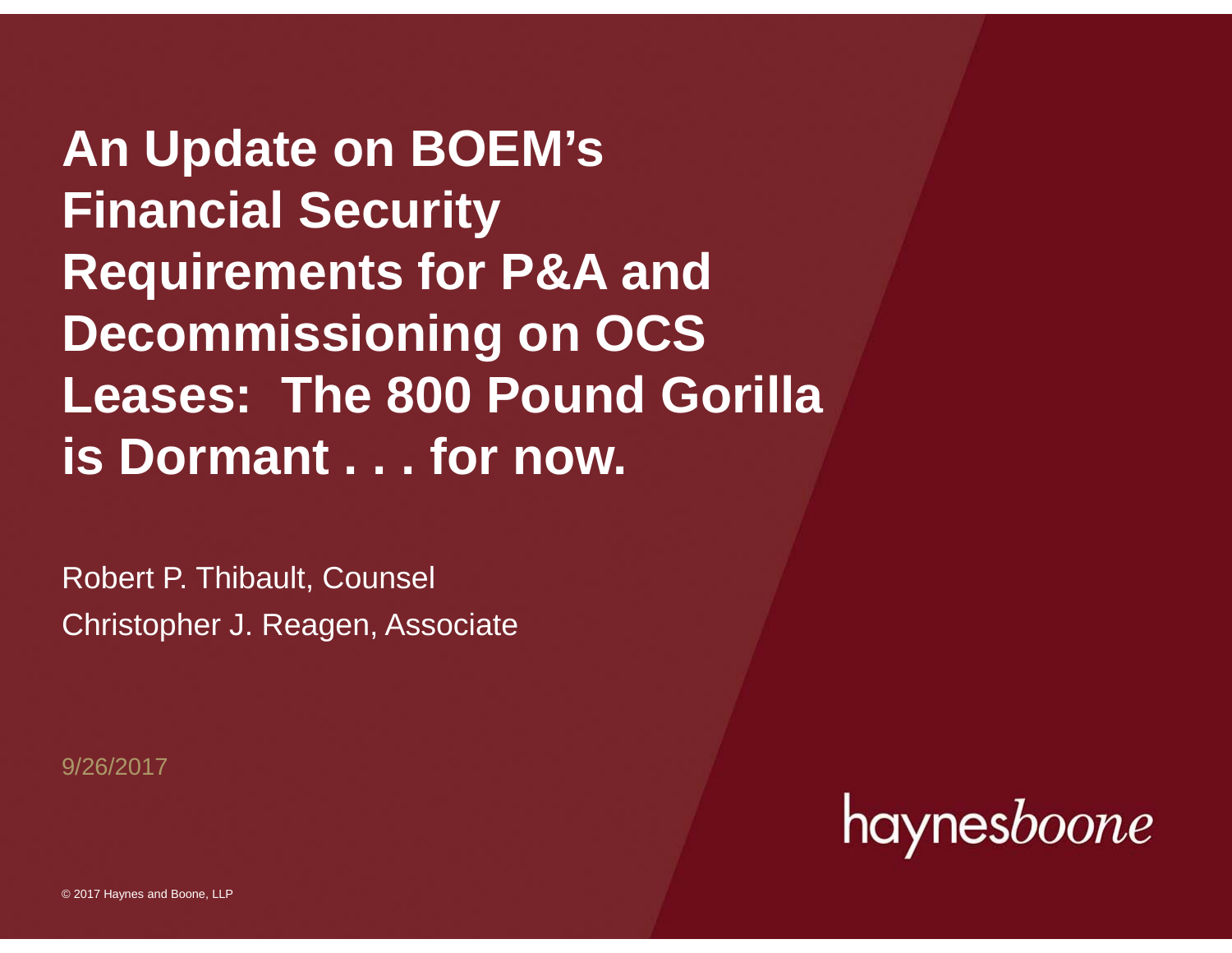# *The Prequel Pre-2015:* **P&A and Decommissioning under MMS' NTL 2008-N07**

- $\mathcal{L}_{\mathcal{A}}$  BOEM continues procedures and standards for supplemental bonds under Mineral Management Services (MMS) NTL No. 2008-N07:
	- $\mathbf{r}$  Use BSEE or MMS cost estimates for P&A and decommissioning – sometimes after appeal based on engineering evidence
	- D. For non-sole liability properties, BOEM considers the financial strength/reliability of co-lessees in setting bond for each individual lessee
	- $\mathcal{L}_{\mathcal{A}}$ Waive bonds for lessees demonstrating sufficient financial strength
	- ×. By 2015 GAO Report, BOEM and MMS had waived ~\$33 billion
- $\mathcal{L}(\mathcal{L})$  BSEE continues to use existing MMS data system dating from the mid-1990s for decommissioning liabilities
	- $\blacksquare$  BSEE Regional Offices must manually enter decommissioning estimates to ensure accuracy
	- $\blacksquare$  Otherwise, BSEE system calculates decommissioning liabilities based on shallow-water wells and platforms
	- $\mathcal{L}_{\mathcal{A}}$  As a practical matter, many cost estimates were
		- ~\$100,000 per well, regardless of type of well or depth
		- ~\$500,000 to \$2.5 million per platform depending on type of fixed platform and not counting site clearance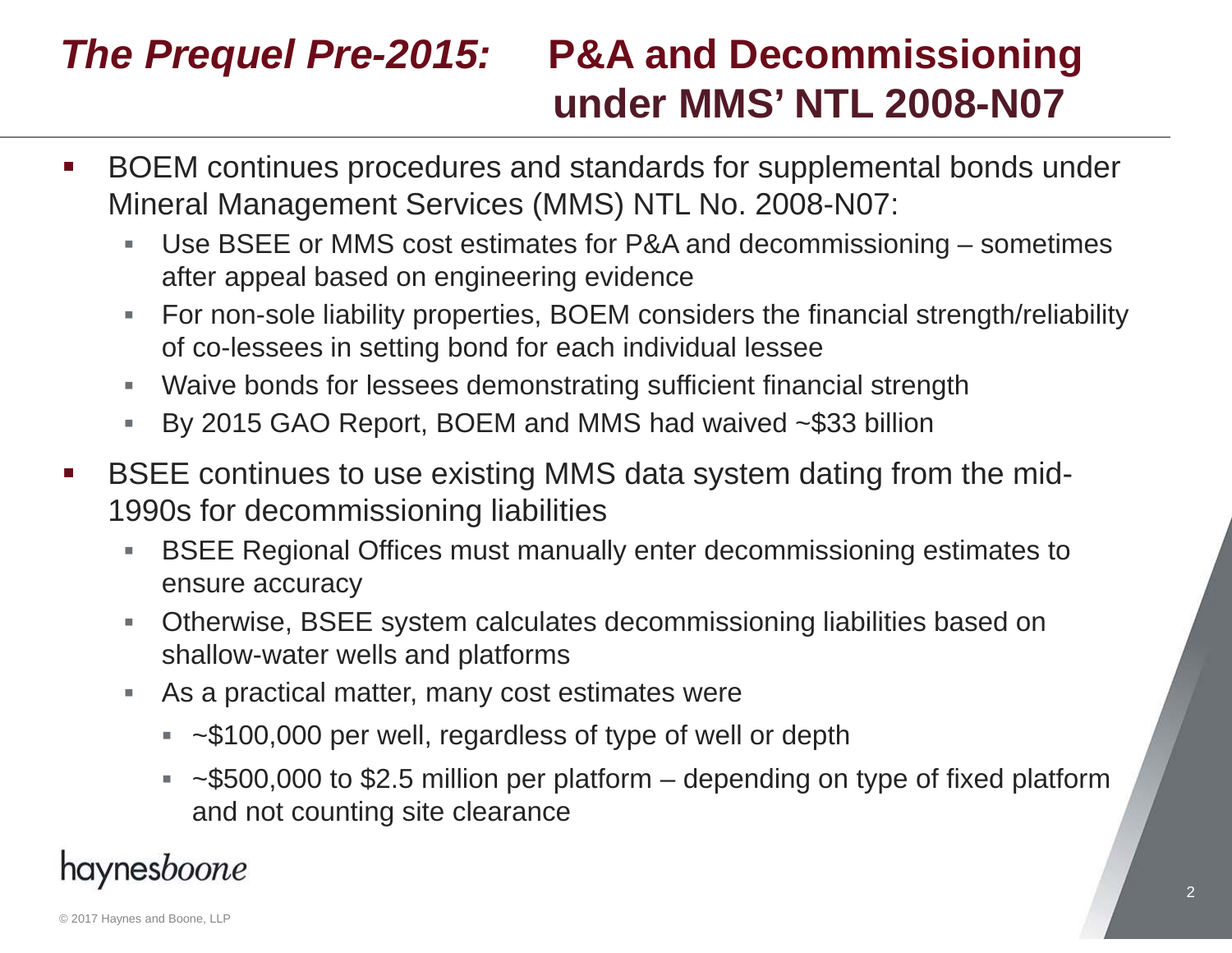### *The Main Event:* **NTL 2016-N01 Implementation Timeline**

- **Sept 22, 2015** BOEM makes "Proposed Guidance" available for review sets out the procedures that BOEM will use to determine a lessee's financial ability to carry out decommissioning liabilities. Will replace NTL No. 2008-N07
	- **Dec 4, 2015** BSEE Final Rule initiating new P&A and Decomm cost estimation process by requiring operators to submit certified actual cost information
- **Dec 18, 2015** GAO Report on actions needed to protect against ~\$38 billion in federal exposure to OCS decommissioning liabilities
- **July 14, 2016** BOEM issues NTL 2016-N01, effective Sept 12, 2016
- **Oct 20, 2016** BOEM issues Proposal Letters giving affected operators the proposed amounts of additional security
- **Dec 30, 2016** BOEM issues Sole Liability Order Letters requiring that additional securities must be provided within 60 days
	- **Jan 6, 2017** BOEM postpones issuance of Non-Sole Liability Order Letters for a period of six months
- **Feb 17, 2017** BOEM withdraws its Sole Liability Order Letters
- **June 22, 2017** BOEM extends NTL implementation timeline beyond June 30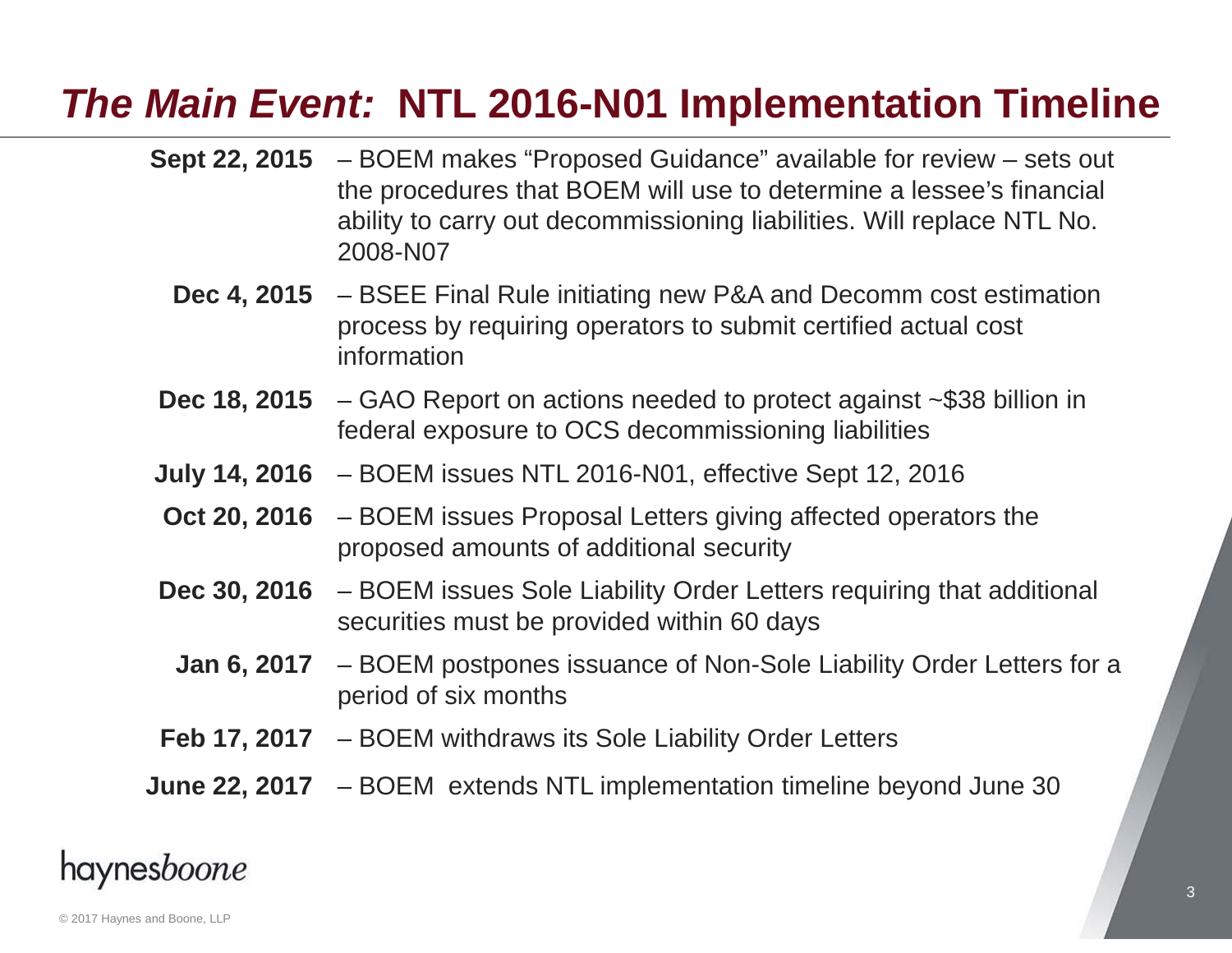### **Sept 22, 2015 – BOEM announces "Proposed Guidance" for upcoming financial assurance procedures**

- $\mathbf{r}$  Upcoming NTL would significantly revise current procedures for supplemental security bonds for P&A and decommissioning of OCS wells & platforms
- $\mathcal{L}(\mathcal{L})$  and  $\mathcal{L}(\mathcal{L})$  and  $\mathcal{L}(\mathcal{L})$ Intended to ensure U.S. taxpayers never pay to decommission an OCS facility
- $\mathcal{L}(\mathcal{L})$  Significantly revises BOEM's criteria for supplemental security *by means of:*
	- $\blacksquare$  A restricted self-insurance program instead of granting broad waivers:
		- Reduced maximum self-insurance level to 10% of tangible net worth from prior maximum limit of 50% of net worth
	- a. Decommissioning liability will no longer be spread among co-lessees:
		- $\blacksquare$ Lessee's decomm liability now 100% for every lease in which it holds an interest
		- BOEM no longer to consider combined financial strength/reliability of co-lessees
		- Co-lessees must determine among themselves how best to fulfill BOEM supplemental security requirements
	- ×. Supplemental bonding over a 360-day phase-in period
	- ×. BOEM to consider alternative forms of security a/k/a "Tailored Plans"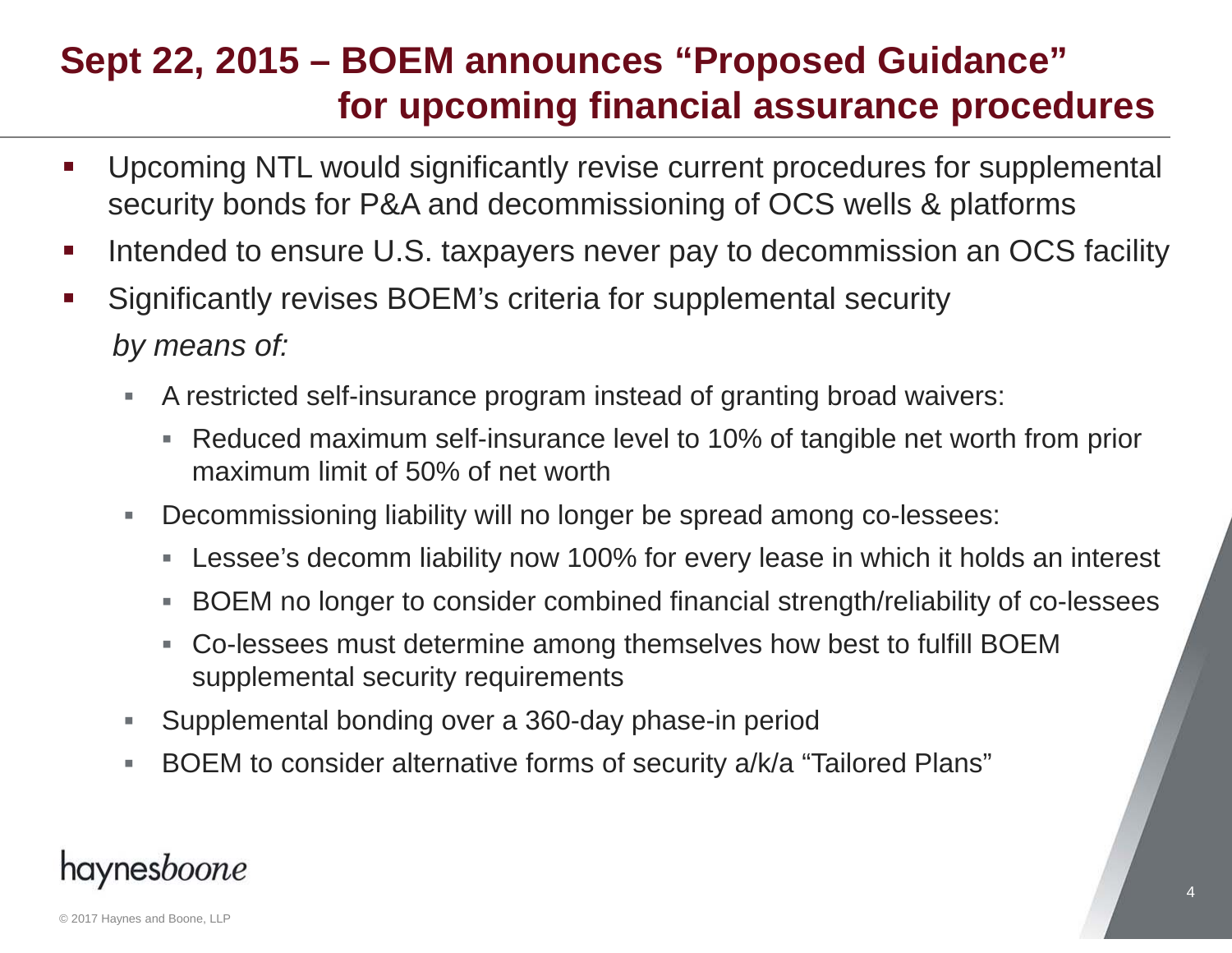### **Dec 3, 2015 – BSEE implements new cost estimation process**

- BSEE Final Rule — completed a rulemaking process to address decommissioning costs that began in 2009
- $\mathcal{L}_{\mathcal{A}}$ New rules to go into effect January 4, 2016
- Overhauls the P&A and Decomm cost estimation process
- $\mathcal{L}_{\mathcal{A}}$  After completing the specified decommissioning activities, OCS lessees and operators are required to submit certified summaries of actual P&A and decommissioning expenditures
- Intended to help BSEE better estimate and track future decommissioning costs related to OCS properties
- $\mathcal{L}_{\mathcal{A}}$  New processes and procedures intended to give BOEM the option to use BSEE's cost estimates to establish and require lessees/operators to provide the necessary additional financial assurances for OCS properties

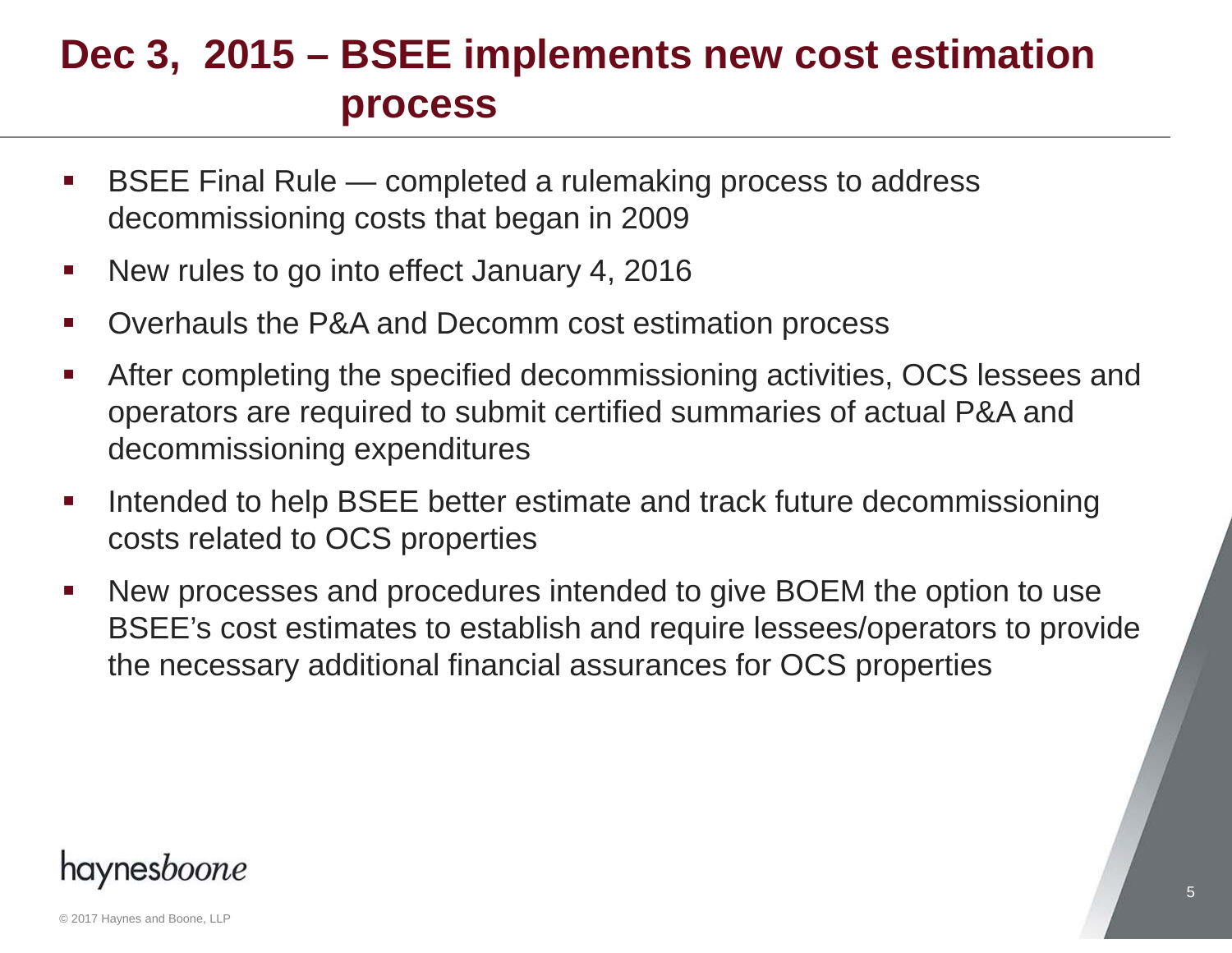# **December 2015 – GAO Report Identifies Flaws in BSEE Data and Estimating Procedures**

- $\overline{\phantom{a}}$  GAO issues extensive report to Congress that an outdated data system restricts BSEE's access to accurate data and its ability to record estimates of decommissioning costs
- $\mathcal{L}_{\mathcal{A}}$  BSEE stores its cost estimates of decommissioning liabilities in a system that uses algorithms developed in the 1990s
	- ×. The system calculates the cost to plug a well as \$100,000, regardless of water depth or the type of well *while*
	- $\mathcal{L}_{\mathcal{A}}$  BSEE estimates the cost to plug a subsea well in deep water is ~\$21 million and must manually input such updated cost estimates
- $\mathcal{L}(\mathcal{L})$  and  $\mathcal{L}(\mathcal{L})$  and  $\mathcal{L}(\mathcal{L})$  BOEM without reasonable assurance that it is requiring sufficient amounts of financial assurance from lessees and operators based on BSEE's estimates
- $\mathcal{L}_{\mathcal{A}}$  Conclusion: less than 8% of decomm liabilities covered by financial assurances:
	- ×. ~\$38.2 billion in total P&A and decommissioning liabilities in the Gulf
	- ×. ~\$2.9 billion in bonds or other financials assurances held by BOEM
	- ~\$2.3 billion in liabilities may not be covered due to questionable data

 $\sim$ \$33 billion in potential liabilities thus covered by BOEM waivers **nesboone**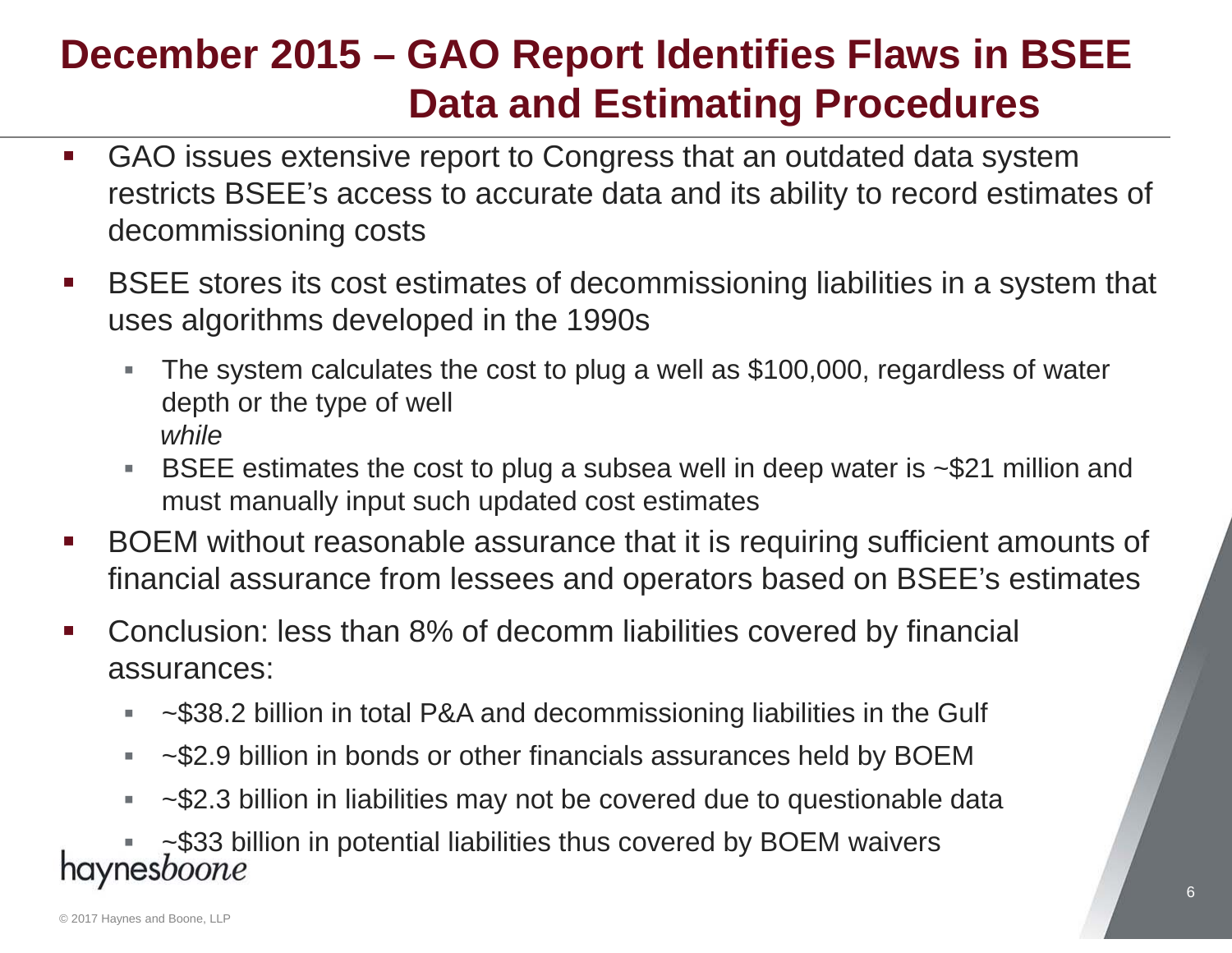# **July 14, 2016 – BOEM issues NTL 2016-N01**

- $\mathcal{L}_{\mathcal{A}}$  Implements "Proposed Guidance" of Sept 2015 to modernize BOEM's approach to ensure that U.S. taxpayers do not pay for the estimated \$40 billion of routine P&A and decommissioning liabilities in the OCS.
- Replaces current policies under existing NTL No. 2008-N07 in three areas:
	- 1. BOEM will no longer consider the combined financial strength of co-lessees when determining an individual lessee's ability to meet its decommissioning liability financial assurance requirements.
		- $\blacksquare$ Each co-lessee will be responsible for 100% of all accrued liabilities
		- ш Lessees will only be required to post security for their proportionate share of any accrued liability
	- 2. Establishes more rigorous criteria for determining capability of fulfilling obligations:
		- ٠ Each lessee and owner must demonstrate its own financial capacity, financial strength, stability, reliability and record of compliance.
	- 3. Replaces present waiver system with very limited self-insurance:
		- $\blacksquare$ Lessees will no longer be granted waivers for supplemental bond obligations.
		- $\blacksquare$  If deemed a financially stable, lessees will only be able to bond up to a maximum of 10% tangible net worth instead of 50% of net worth.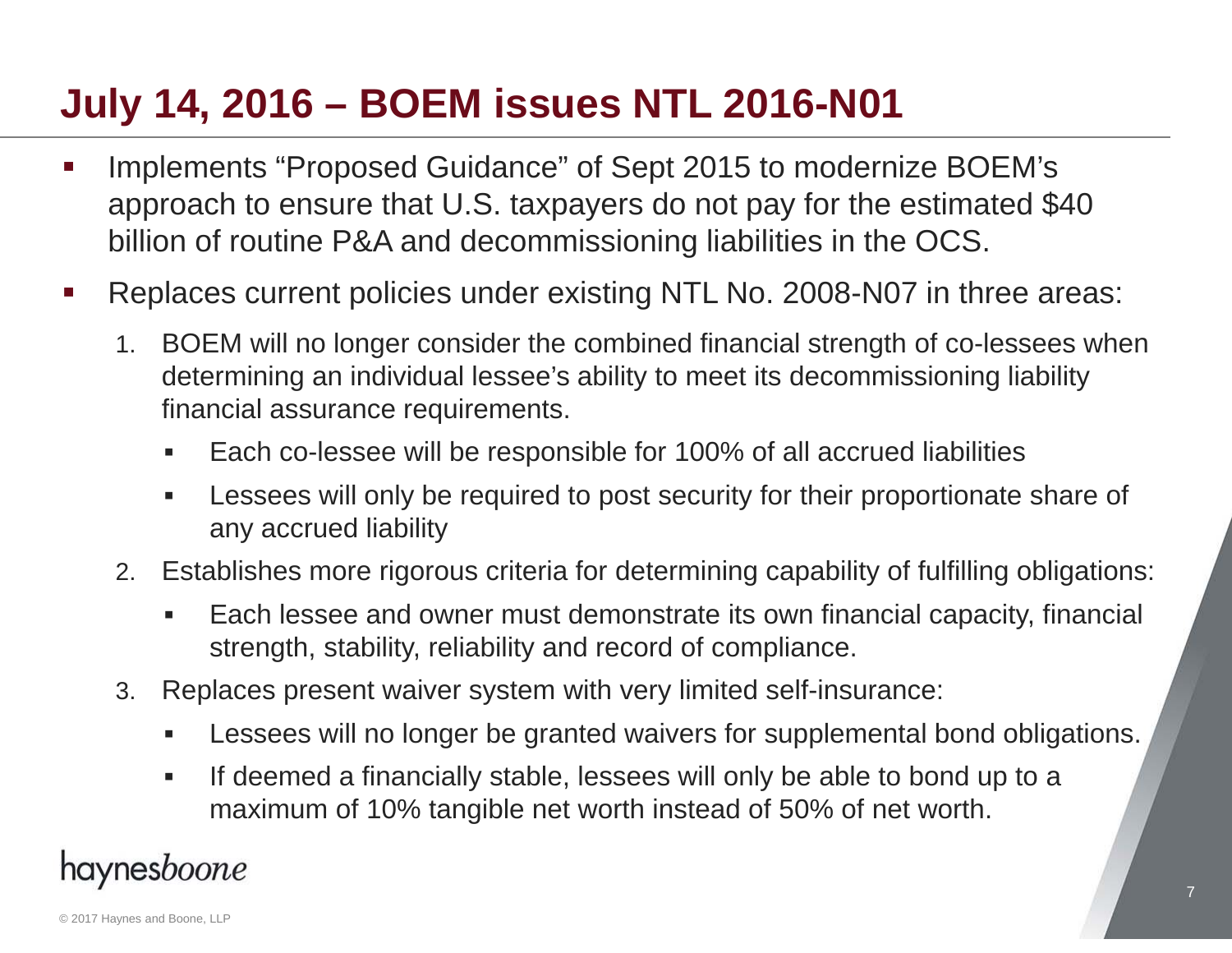### **Oct. 20, 2016 – BOEM issues "Proposal" letters to Operators**

- $\mathcal{L}_{\mathcal{A}}$  BOEM issued 232 "Proposal" letters to designated operators with new cost estimates for each lessee's cumulative decommissioning costs for *all* leases, ROWs and RUEs
- $\mathcal{L}(\mathcal{L})$ Outlines the proposed amounts of additional security that will be required
- $\mathcal{L}(\mathcal{L})$  Some operators began developing tailored plans to provide new financial assurances to comply with the NTL

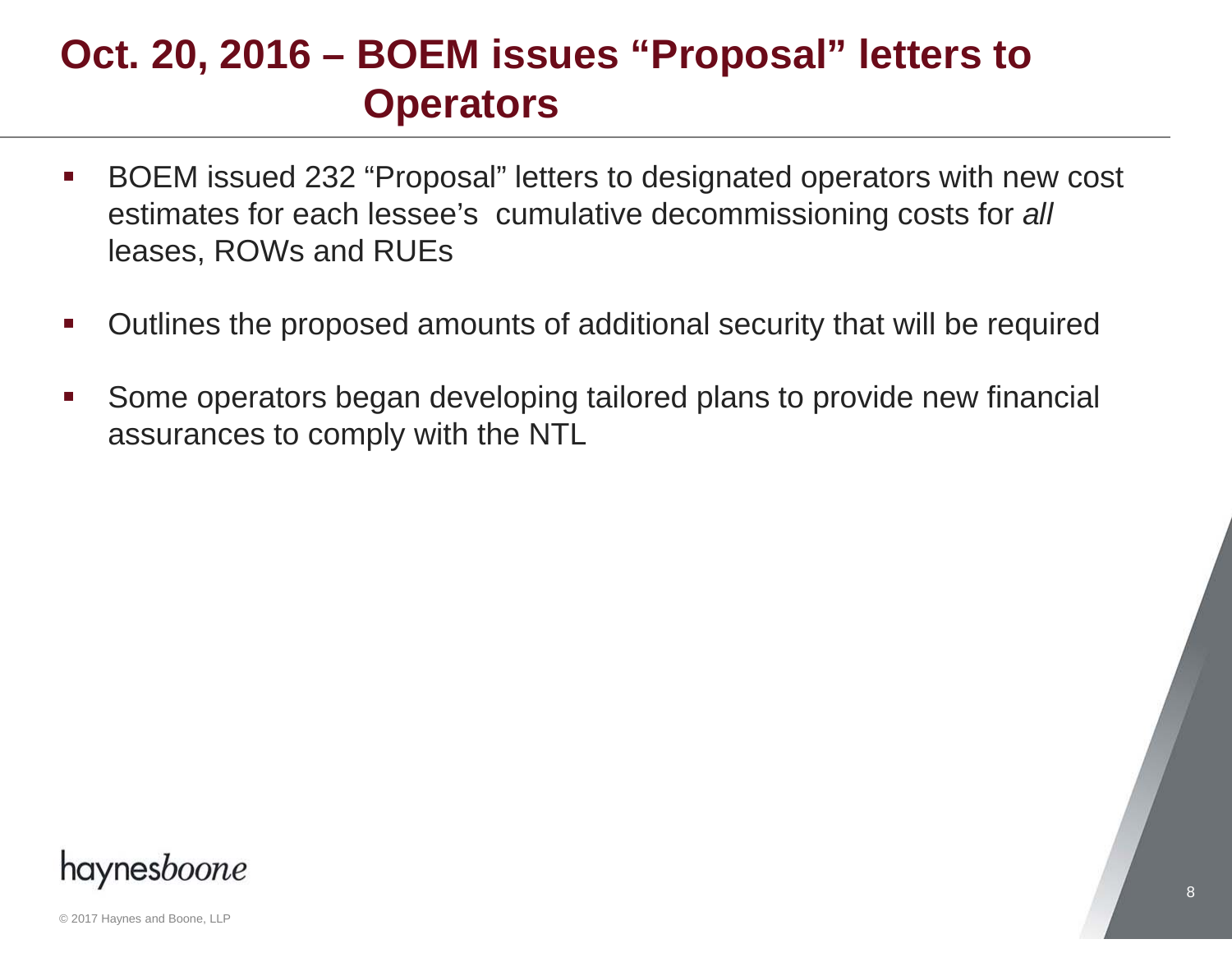### **Dec 30, 2016 – BOEM issues Sole Liability Order Letters**

- $\mathcal{L}_{\mathcal{A}}$  Based on its assessment that sole liability properties represent the greatest risk to taxpayers for default on P&A and decommissioning liabilities
- $\mathcal{L}_{\mathcal{A}}$  BOEM issued 112 order letters to sole liability owners and operators of 687 properties:
	- L. Ordered to provide additional securities within 60 calendar days
	- $\mathbb{R}^n$ Additional securities estimated to cover \$2 billion in decommissioning liabilities
- BOEM anticipated sending Non-Sole Liability Order Letters in June of 2017 unless BOEM determined at an earlier date that there was a substantial risk of nonperformance of the interest holder's decommissioning liabilities

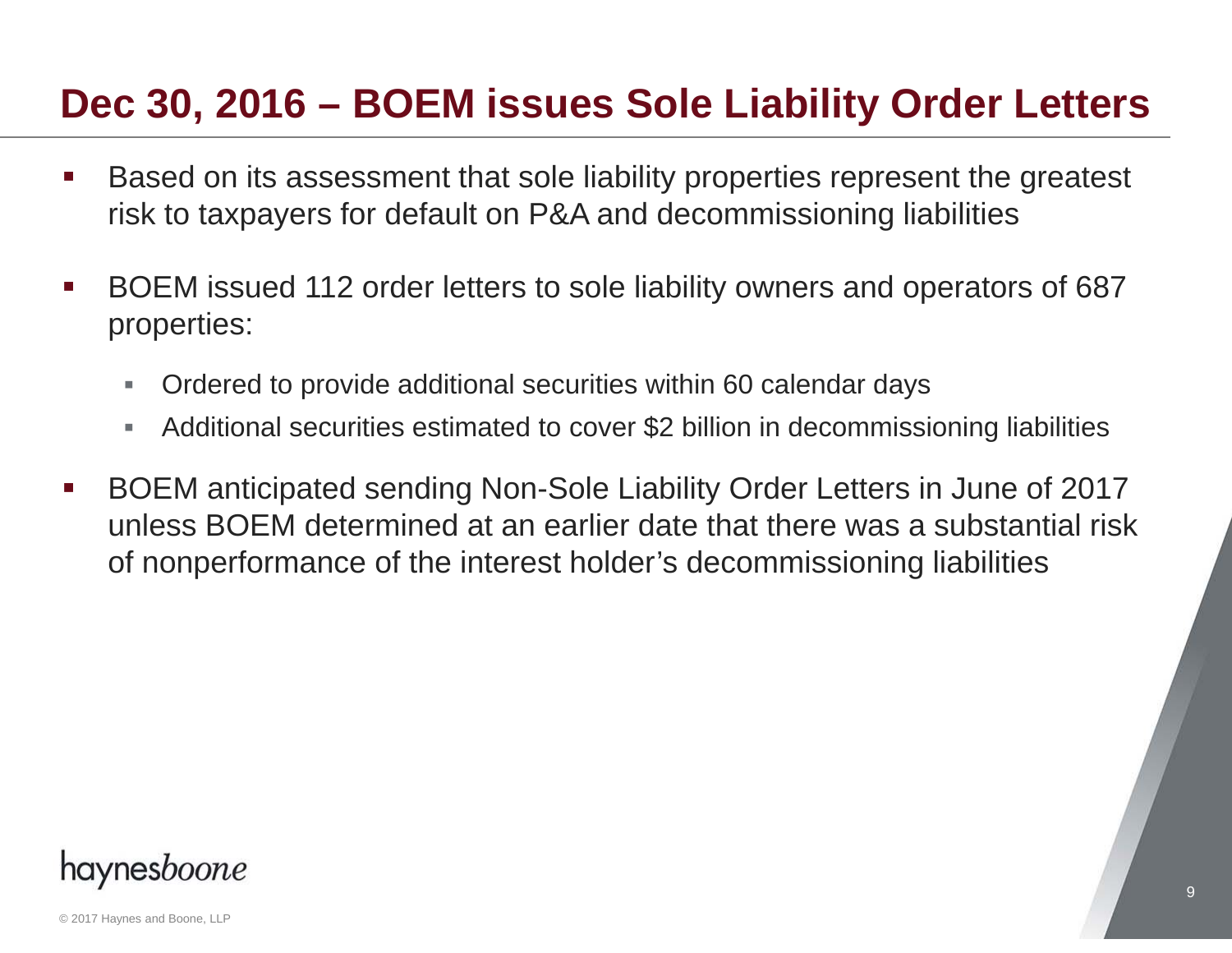## **Jan 6, 2017 – Six-month extension for non-sole liability properties to implement NTL 2016-01**

- $\mathcal{L}_{\mathcal{A}}$ BOEM delays implementation of NTL 2016-N01 by six months
- $\mathcal{L}_{\mathcal{A}}$  Delay intended to provide valuable time for OCS producers and operators to identify and distribute risk in complex multi-party business relationships
- $\overline{\phantom{a}}$  Also allowed parties to develop plans to implement new decommissioning obligations
- $\mathcal{L}_{\mathcal{A}}$  Provided additional time for regulators to interface with the companies impacted to evaluate liability as between stakeholders
- $\blacksquare$  During the delay, BOEM announced that it would focus on sole liability properties and properties where there is a substantial risk of nonperformance by the operator in regard to decommissioning liabilities

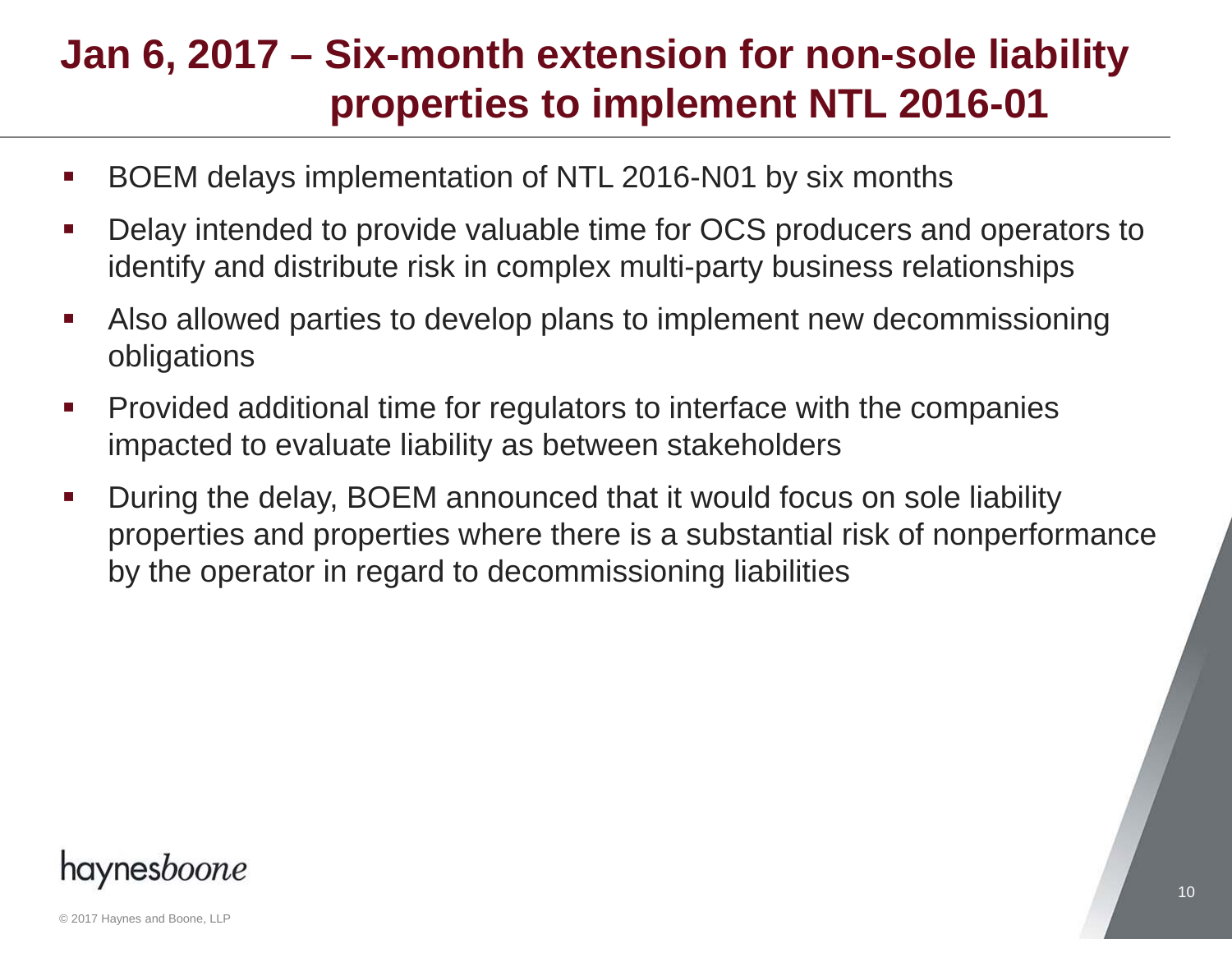# **Feb 17, 2017 – BOEM withdraws Sole Liability Orders**

- BOEM withdrew its Sole Liability Order Letters (Dec 2016), which required additional security to be provided for sole liability properties within 60 days
- $\mathcal{L}_{\mathcal{A}}$  The agency said its reason was to allow time for the new administration to review the complex financial assurance program
- $\mathcal{L}_{\mathcal{A}}$  BOEM reserved the right to re-issue the withdrawn orders if it determines there is a substantial risk of nonperformance of the interest-holder's decommissioning liabilities
- $\mathcal{L}_{\mathcal{A}}$  BOEM appears to have put the entire implementation of NTL 2016-N01 on hold pending its six month review of the requirements

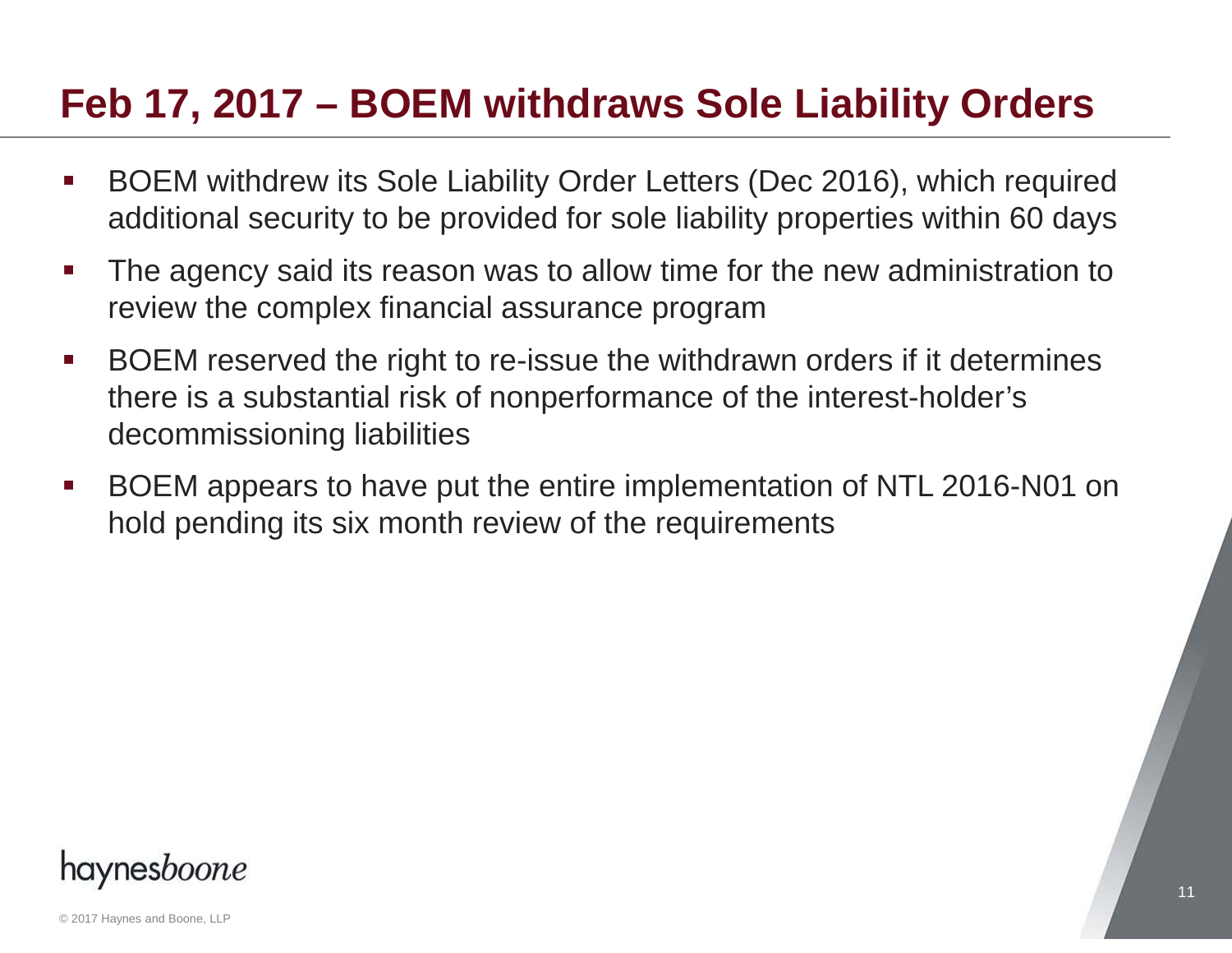# **June 22, 2017 – BOEM indefinitely postpones implementation of NTL 2016-N01**

- On June 22, 2017, BOEM announced that it will extend the NTL implementation timeline beyond June 30
- $\mathcal{L}_{\mathcal{A}}$  Exception where there is a substantial risk of nonperformance of the interest holder's decommissioning liabilities
- BOEM states that:
	- L. it is in the final stages of its review
	- $\mathbb{R}^n$  more time is necessary to interface with industry and other stakeholders to balance current economic realities with ensuring that American taxpayers are not on the hook for OCS decommissioning liabilities

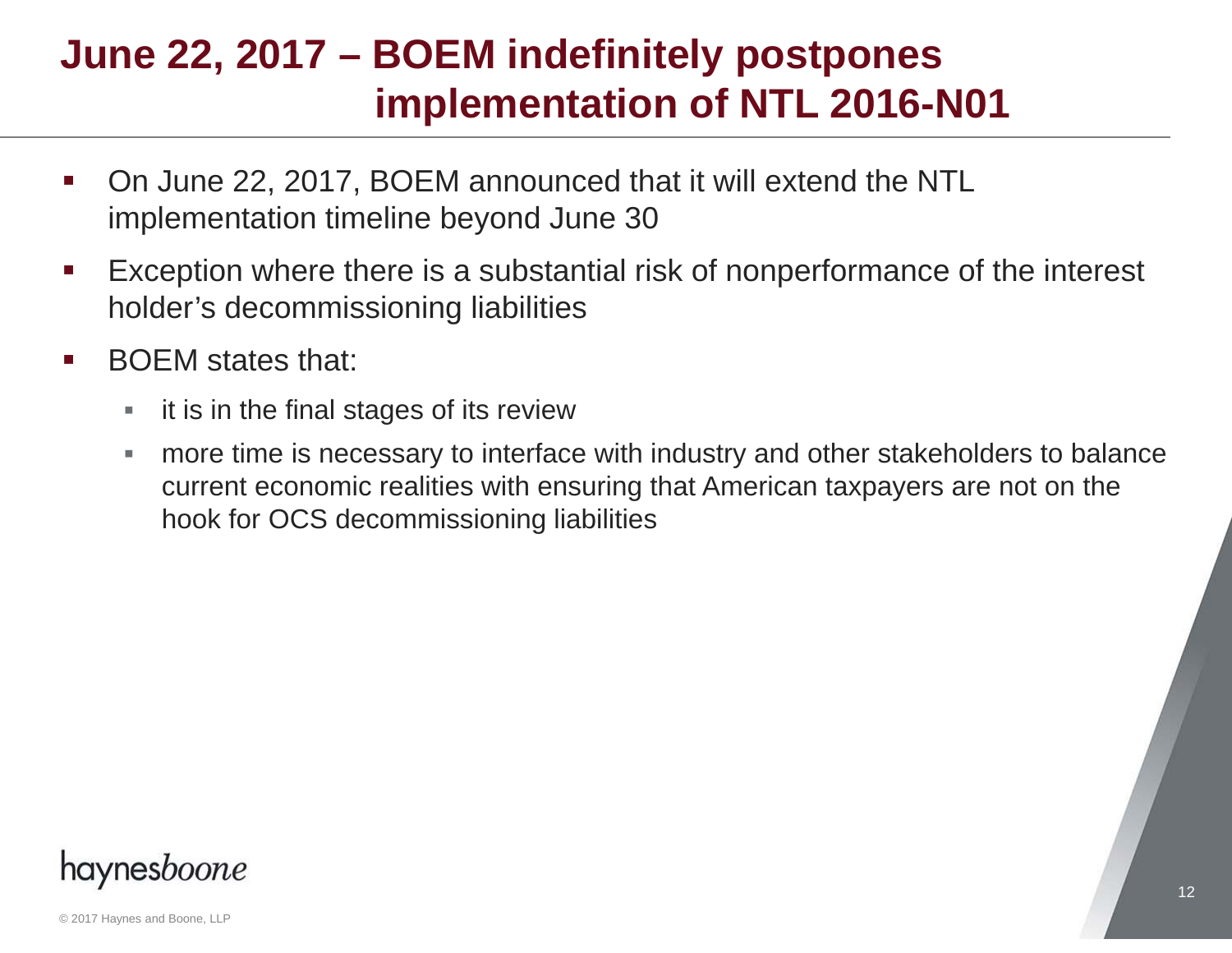# **Future BOEM actions**

Future status unclear but may take any of 5 forms if and when BOEM re-engages in light of new Administration action:

- *1. Status quo* extended with ad hoc actions for at-risk lessees and operators
	- U, Realistically, the question is how long BOEM maintains this *status quo*
- 2. BOEM implements NTL 2016-N01 with minor adjustments
	- L. BOEM aggressively implements current program for at-risk operators and leases
	- ×. BOEM reinstates NTL 2016-N01 with refinements for all operators and leases
	- L. BSEE refines cost estimates, especially with new actual data, but significant fly-up in orders of magnitude remain for many leases
- 3. Current Industry-led initiatives:
	- ×. Structured isolation of truly at-risk leases and operators
	- п Realistic bond requirements for such
	- L. Only established at the time reasonably ahead of actual Decommissioning
	- ×. Competing structures now being presented to BOEM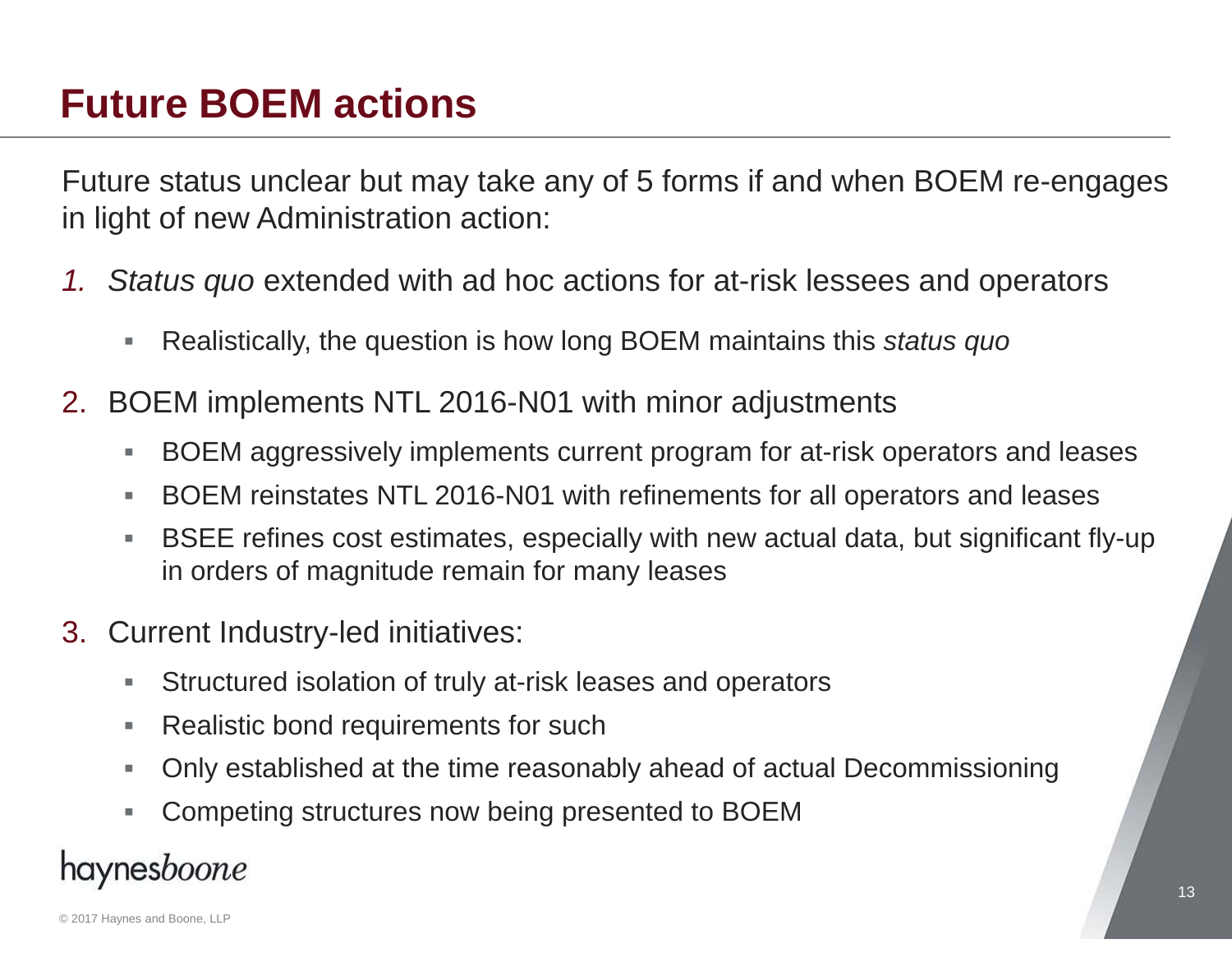### **Future BOEM actions, continued**

- 4. BOEM issues a new Financial Assurance NTL that will reflect Industry initiative to some degree
	- $\mathcal{L}_{\mathcal{A}}$ Address the problems with Sole Liability properties including ROWs and RUEs?
	- $\mathcal{L}_{\mathcal{A}}$ Focus enforcement on most at-risk lessees?
	- ×, Phase-in any new program to lessen impact on lessee implementation?
	- ×, Introduce an enhanced program before year's end?
- 5. Potential for newly developed Financial Vehicles
	- Alternative to traditional bonds
	- ×. Accepted by BOEM under individual *Tailored Plan* concept
	- n. Provide private contractual arrangements for funding
	- Provide recognized assurance to BOEM

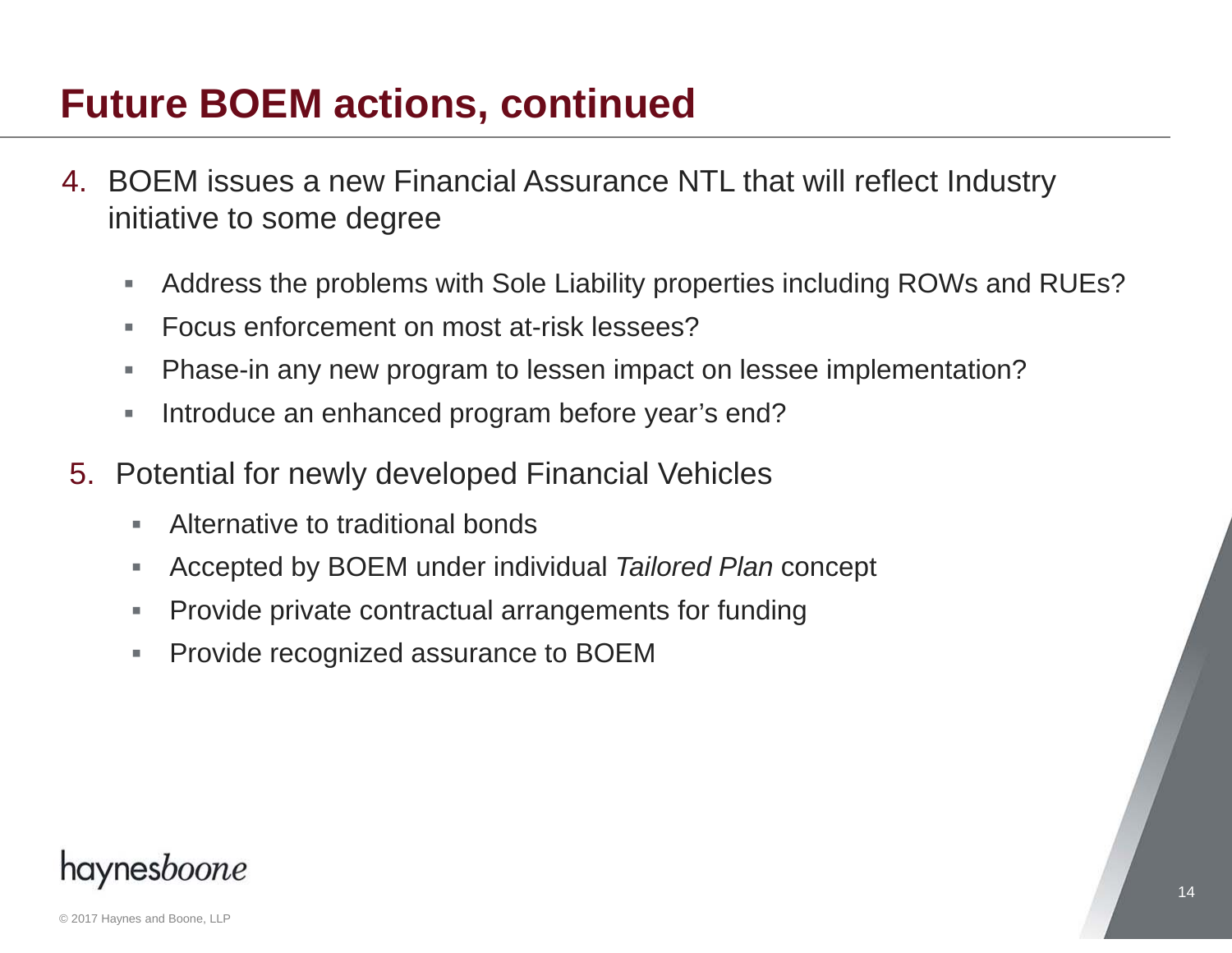# **The Impact on OCS World**

- *If and when BOEM resumes NTL 2016-N01:*
	- × Impossible-to-satisfy demands for many operators and leases
	- ×. Bankruptcies for many and immediate burdens for legacy lessees
	- ×. Massive amounts of dead-capital held up in bonds and other security
	- $\mathcal{L}_{\mathcal{A}}$ Elimination of some independents
	- ×. Barriers to entry by new independents
	- ×. Collapse of the after-market for Majors' deep-water properties and for large independents' conventional Gulf properties
- *Even if BOEM resumes the past/stay continues indefinitely:*
	- ×. BSSE new cost estimates and new methodologies will remain in place
	- m. Above concerns remain for:
		- At-risk operators and leases
		- **New leases?**
		- Future sales and assignments?

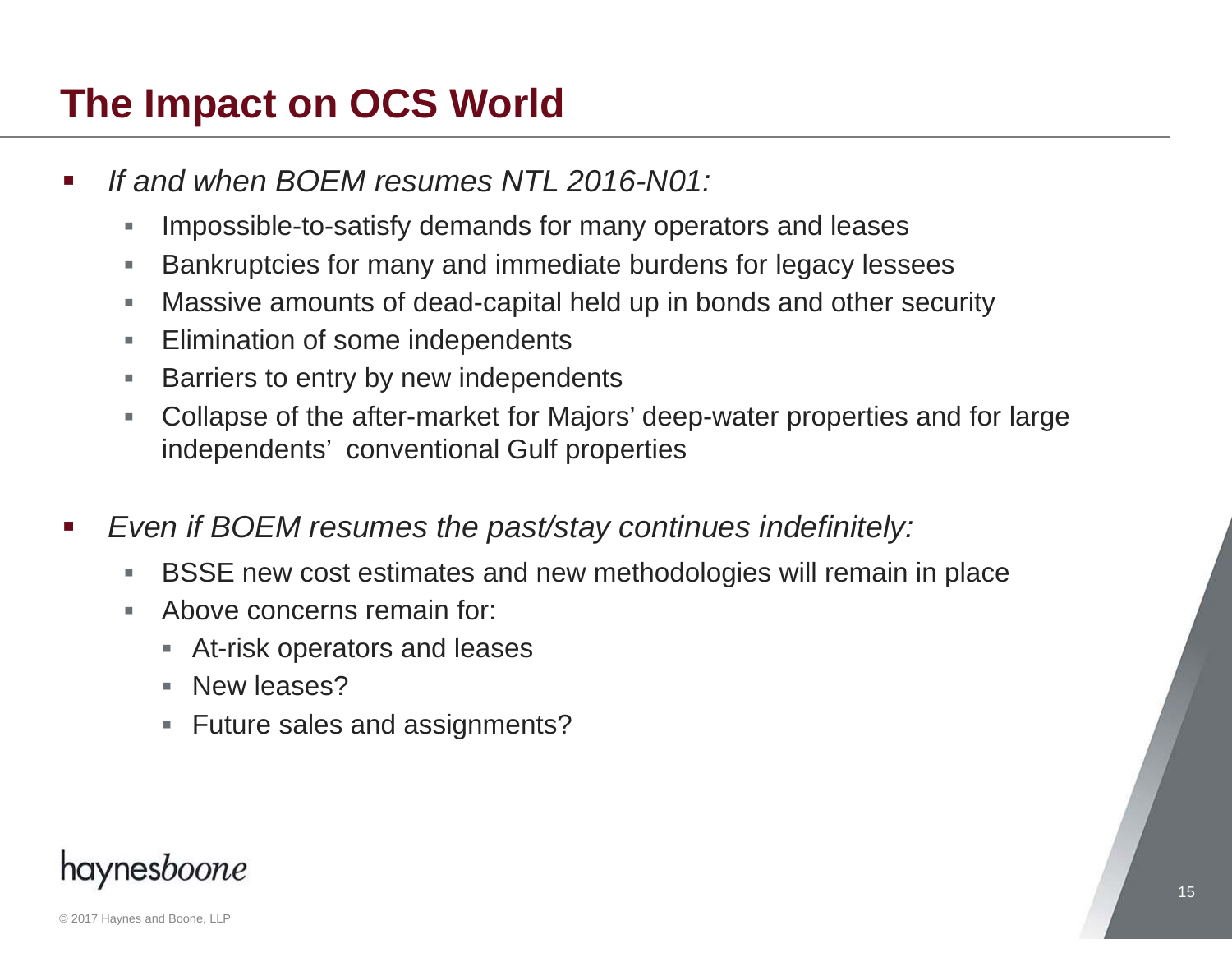### **The Impact on OCS World, continued**

- *If BOEM implements new Financial Assurance program:*
	- $\blacksquare$ BSEE new cost estimates and new methodologies will remain in place
	- ×. Otherwise, difficult to predict which of the above concerns remain:
	- ×. Bond market issues remain
	- ×. Probably greater focus on at-risk operators and leases
	- ×. Hopefully some more realistic timing as to glide-path to actual decomm costs
	- ×. New leases?
	- $\mathcal{L}_{\mathcal{A}}$ Future sales and assignments?
- $\mathcal{L}(\mathcal{L})$  *The Real Issues, for each of these possible alternatives, remain:*
	- $\mathcal{L}_{\mathcal{A}}$ *Whether and how the new BSEE estimates continue?*
	- ×. *Whether and how applied to new leases, sales and assignments?*

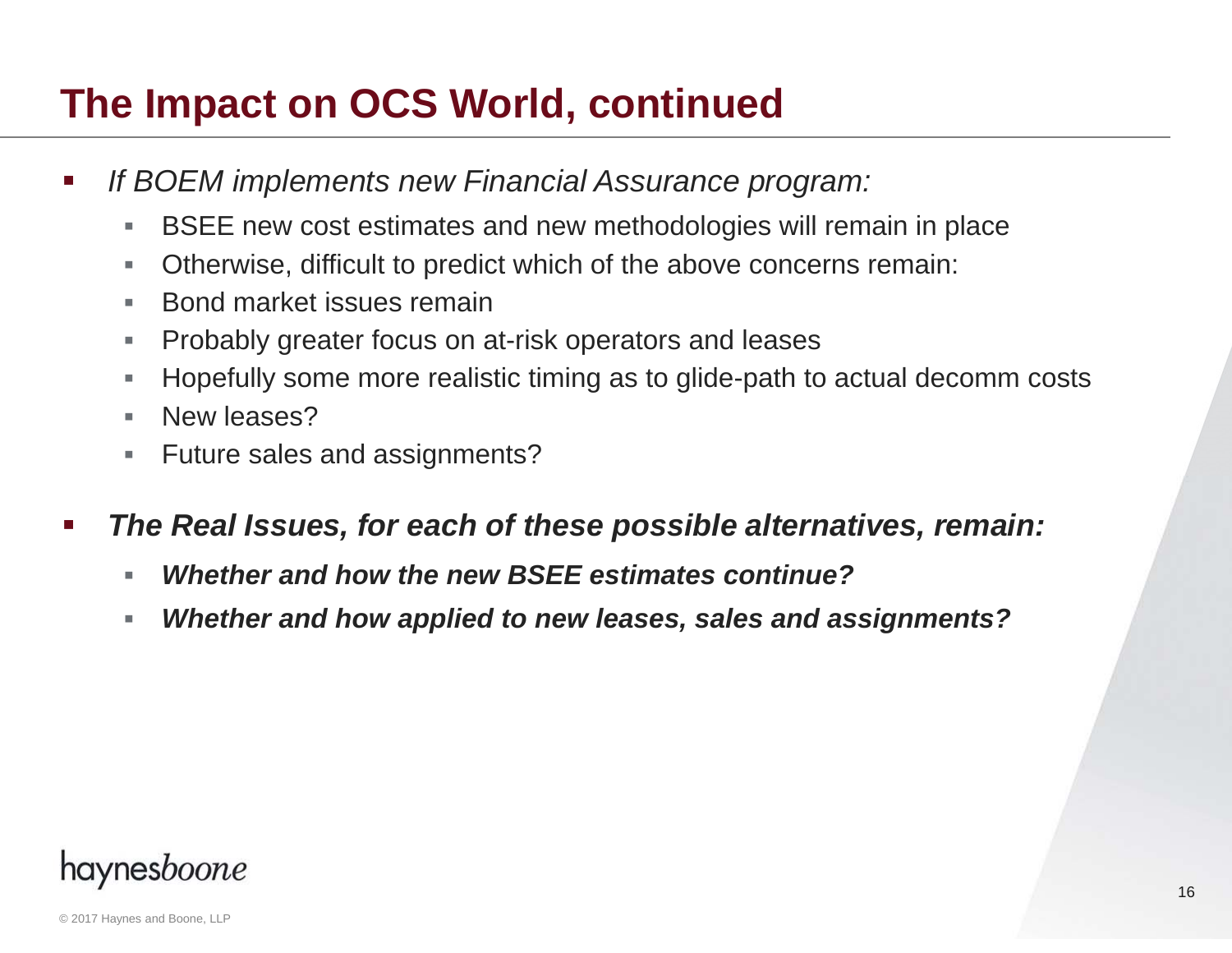### **The Impact on the World of Reserve Evaluation**

- How are the SEC reporting and evaluation requirements affected?
- $\mathcal{L}_{\mathcal{A}}$  Are reserve evaluations going to be affected by the massive fly-ups in BSEE decommissioning cost estimates?
- If so, how?
	- ×, Shorter economic life when calculating reserves?
	- ×. Fewer prospective targets coupled with overwhelming bonding requirements?
	- $\blacksquare$  Can reserves be increased by pro-actively resolving P&A and Decommissioning liabilities?
	- ×. Can there be different reserve evaluations depending on the bonding/financial security worthiness of a lessee/operator?

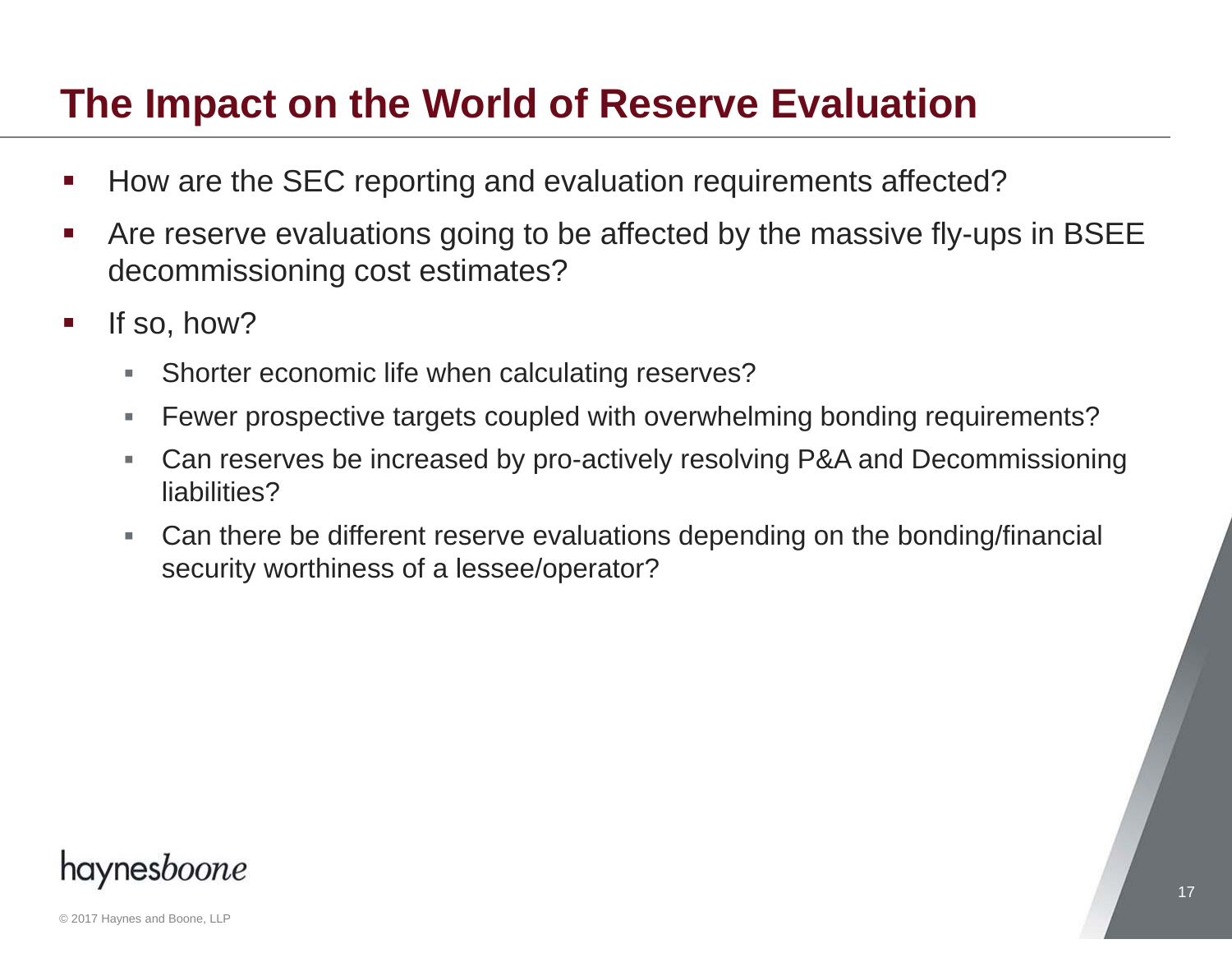### **Speaker Contact Information**



#### **Robert P. Thibault**

bob.thibault@haynesboone.com 303.382.6226



#### **Christopher J. Reagen**

chris.reagen@haynesboone.com 303.382.6212